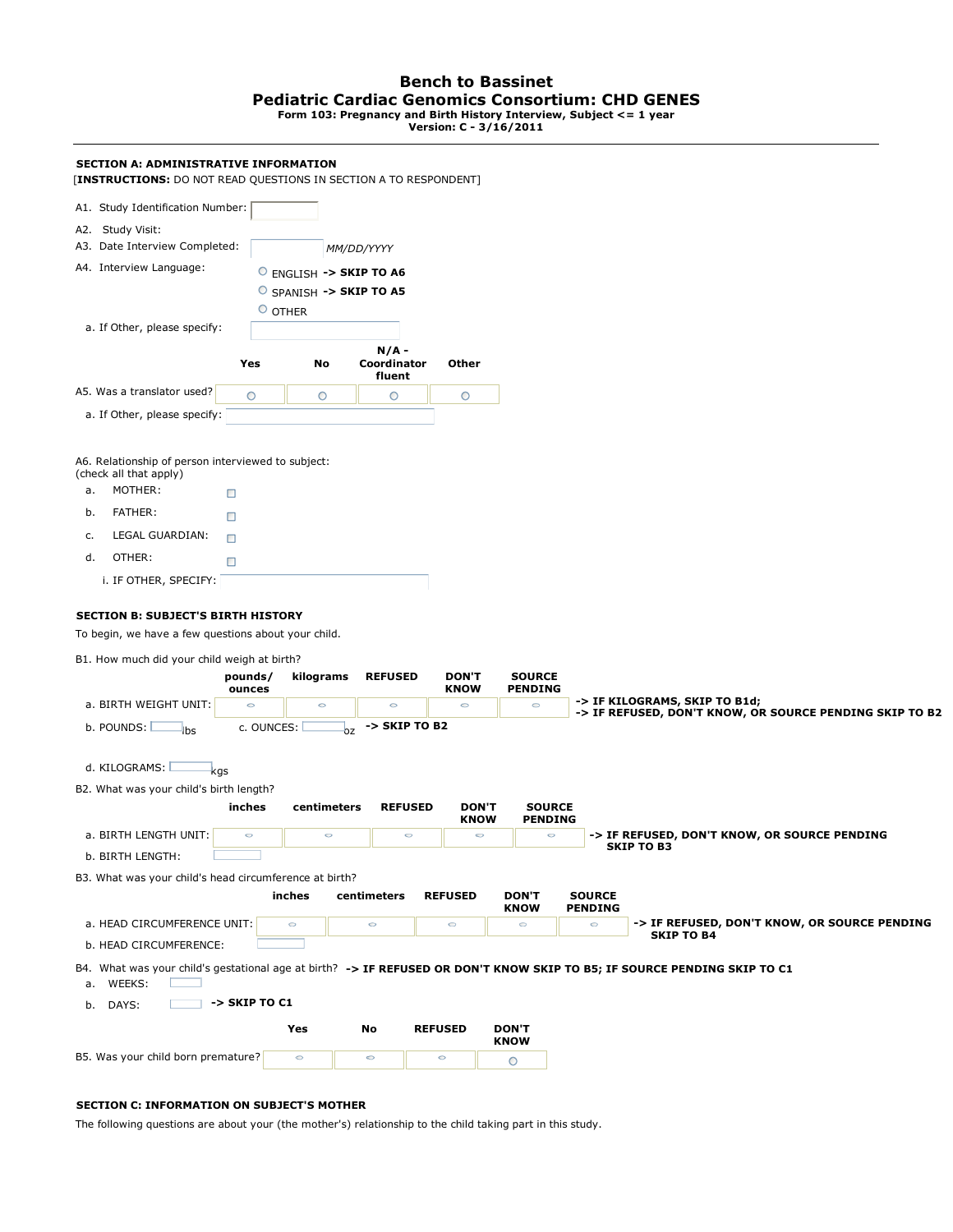|                                                                                    | Yes     | No      | <b>REFUSED</b> | <b>DON'T KNOW</b> |                   |                                                                         |  |  |
|------------------------------------------------------------------------------------|---------|---------|----------------|-------------------|-------------------|-------------------------------------------------------------------------|--|--|
| C1. Are you the birth mother of the child in this study?                           |         | $\circ$ | $\circ$        | $\bigcap$         |                   | -> IF YES SKIP TO C2                                                    |  |  |
| a. Do you have any information about the birth mother's pregnancy?                 | $\circ$ | $\circ$ | $\circ$        |                   |                   |                                                                         |  |  |
|                                                                                    |         | Yes     | No             | <b>REFUSED</b>    | <b>DON'T KNOW</b> | -> IF YES AND C1 OR C1a<br>IS YES, SKIP TO D1; IF                       |  |  |
| C2. Are you the biological mother of the child in this study?                      |         | $\circ$ | $\circ$        | $\circ$           | Ó                 | YES AND C1 AND C1a IS<br><b>NOT YES, SKIP TO E1</b>                     |  |  |
| a. Do you have any information about the biological mother's pregnancy<br>history? |         | $\circ$ | $\circ$        | $\circ$           |                   | -> IF YES AND C1 OR C1a IS YES, SKIP<br>TO D1; IF YES AND C1 AND C1a IS |  |  |
| b. Was your child adopted?                                                         |         | $\circ$ | $\circ$        | $\circ$           | O                 | <b>NOT YES, SKIP TO E1</b>                                              |  |  |
|                                                                                    |         |         |                |                   |                   | -> IF C1 OR C1a IS YES, ASK D1; OTHERWISE END INTERVIEW                 |  |  |

# **SECTION D: BIRTH MOTHER'S PREGNANCY WITH SUBJECT**

The following questions are about the pregnancy of the child taking part in this study.

D1. Was this a single or multiple birth?  $\circ$  Singleton Twins  $\circ$ Triplets  $\circ$ Quads  $\circ$ Quints Other  $\circ$ REFUSED DON'T KNOW a. IF OTHER: Please specify: D2. What was the method of conception? O Natural -> SKIP TO D3 Adoption **-> SKIP TO D3** Assisted Reproductive Technology **-> SKIP TO D2b**  $O$  Other REFUSED **-> SKIP TO D3** DON'T KNOW **-> SKIP TO D3**

 a. IF OTHER: Please specify: **-> SKIP TO D3**

### b. What type of Assisted Reproductive Technology was used?

|                                                                                    | Yes     | No      | <b>REFUSED</b> | <b>DON'T</b><br><b>KNOW</b> |
|------------------------------------------------------------------------------------|---------|---------|----------------|-----------------------------|
| i.<br>Intrauterine Insemination (IUI)?                                             | $\circ$ | $\circ$ | $\circ$        | $\circ$                     |
| In vitro fertilization (IVF)?<br>ii.                                               | $\circ$ | $\circ$ | $\circ$        | $\circ$                     |
| iii. In vitro fertilization (IVF) with intracytoplasmic<br>sperm injection (ICSI)? | $\circ$ | $\circ$ | $\circ$        | $\circ$                     |
| iv. Donor egg?                                                                     | $\circ$ | $\circ$ | $\circ$        | $\circ$                     |
| by. Donor sperm?                                                                   | $\sim$  | $\sim$  | $\bigcirc$     | $\sqrt{2}$                  |
| vi. Donor embryo?                                                                  | $\circ$ | $\circ$ | $\circ$        | $\circ$                     |
| vii. Surrogate?                                                                    | $\circ$ | $\circ$ | $\circ$        | $\circ$                     |
| viii. Gestational Carrier?                                                         | $\circ$ | $\circ$ | $\circ$        | $\circ$                     |

Now we have a few questions about the birth mother's height and weight before this pregnancy.

D3. How tall is the birth mother? **Feet/inches Centimeters REFUSED DON'T SOURCE KNOW PENDING -> IF CENTIMETERS, SKIP TO D3d;**  a. HEIGHT UNIT:  $\overline{\circ}$  $\epsilon$  $\circ$ **-> IF REFUSED, DON'T KNOW, OR SOURCE PENDING 1**<sub>in</sub> -> SKIP TO D4 b. FEET:  $\qquad \qquad \qquad \mathsf{f}$  c. INCHES: d. CENTIMETERS: cm D4. What was the birth mother's weight before she became pregnant with [SUBJECT'S NAME]? **Pounds Kilograms REFUSED DON'T SOURCE KNOW PENDING** a. WEIGHT UNIT:  $\circ$  $\circ$ **-> IF KILOGRAMS, SKIP TO D4c; -> IF REFUSED, DON'T KNOW, OR SOURCE PENDING SKIP TO D5** $\circ$  $\circ$  $\circ$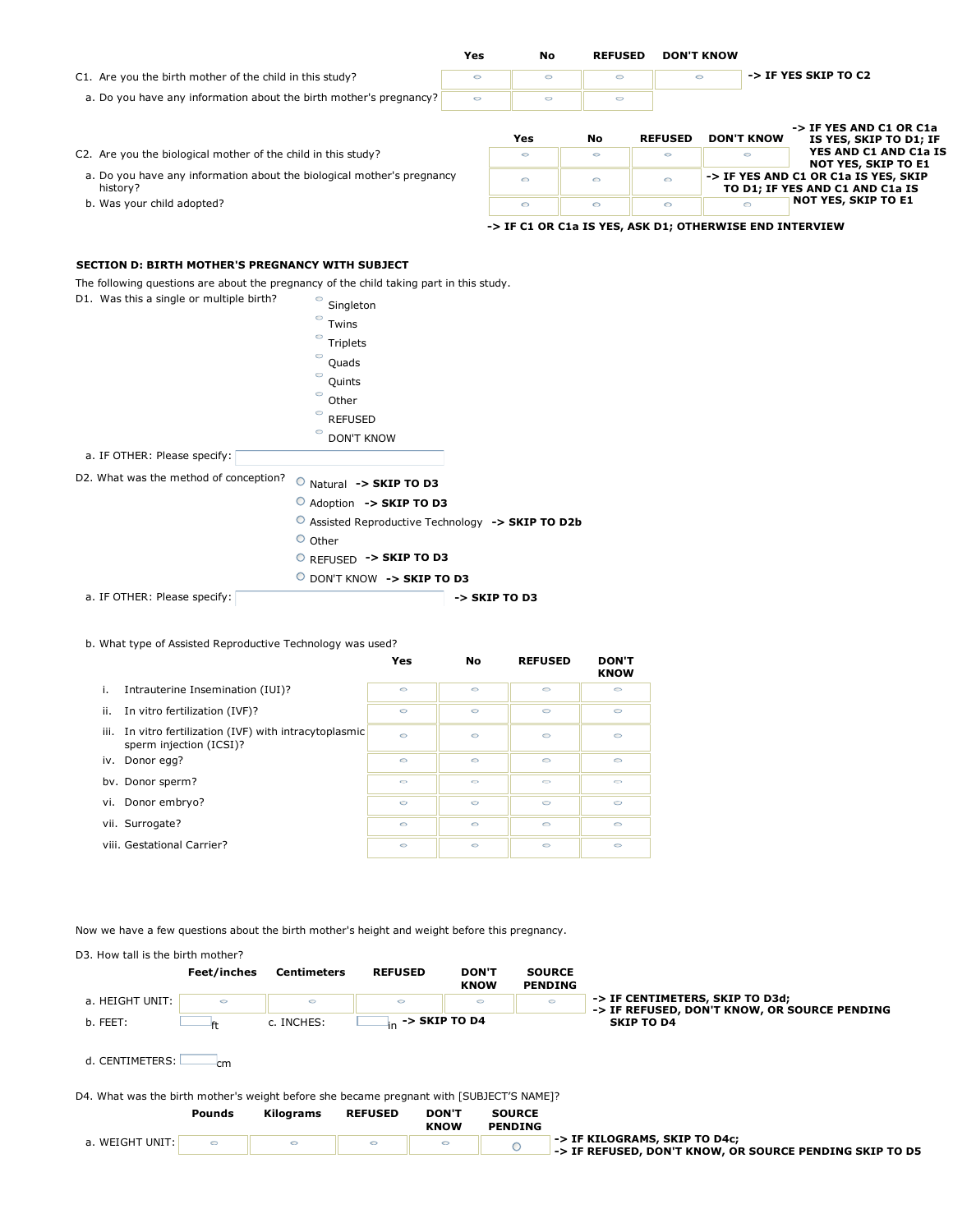b. POUNDS: **-> SKIP TO D5**

c. KILOGRAMS: kgs

Please tell me more about the birth mother's pregnancy with the child taking part in this study.

**Yes No REFUSED DON'T**

D5. Has the birth mother ever had any of these illnesses or conditions?

|    |                                                                                              | Yes     | No      | <b>REFUSED</b> | <b>DON'T</b><br><b>KNOW</b> |                                                    |
|----|----------------------------------------------------------------------------------------------|---------|---------|----------------|-----------------------------|----------------------------------------------------|
| a. | Epilepsy or seizure disorder?                                                                | $\circ$ | $\circ$ | $\circ$        | $\circ$                     | -> IF NO, REFUSED, OR<br><b>DON'T KNOW SKIP TO</b> |
|    | IF YES:                                                                                      | Yes     | No      | <b>REFUSED</b> | <b>DON'T</b><br><b>KNOW</b> | D5b                                                |
|    | Did she have this in the 6 months before the pregnancy with [SUBJECT'S<br>NAME <sub>1?</sub> | $\circ$ | $\circ$ | $\circ$        | $\circ$                     |                                                    |
|    | ii. Did she have this during the pregnancy with [SUBJECT'S NAME]?                            | $\circ$ | $\circ$ | $\circ$        | $\circ$                     |                                                    |

|                    | Yes                                                                        | No         | <b>REFUSED</b> | <b>DON'T</b><br><b>KNOW</b> |                             |         |         |                                              |                             |
|--------------------|----------------------------------------------------------------------------|------------|----------------|-----------------------------|-----------------------------|---------|---------|----------------------------------------------|-----------------------------|
| b. Diabetes?       | $\bigcirc$                                                                 | $\bigcirc$ | $\bigcirc$     | $\bigcirc$                  |                             |         |         | -> IF NO, REFUSED, OR DON'T KNOW SKIP TO D5c |                             |
| IF YES:            |                                                                            | Type 1     | Type 2         | <b>REFUSED</b>              | <b>DON'T</b><br><b>KNOW</b> |         |         |                                              |                             |
|                    | i. What type of diabetes?                                                  | $\circ$    | $\circ$        | $\circ$                     | $\circ$                     |         |         |                                              |                             |
|                    |                                                                            |            |                |                             |                             | Yes     | No      | <b>REFUSED</b>                               | <b>DON'T</b><br><b>KNOW</b> |
| NAME <sub>1?</sub> | ii. Did she have this in the 6 months before the pregnancy with [SUBJECT'S |            |                |                             |                             | $\circ$ | $\circ$ | $\circ$                                      | $\circ$                     |
|                    | iii. Did she have this during the pregnancy with [SUBJECT'S NAME]?         |            | $\circ$        | $\circ$                     | $\circ$                     | $\circ$ |         |                                              |                             |

**KNOW** c. Thyroid Disease? **-> IF NO, REFUSED, OR DON'T KNOW SKIP TO D5d**  $\overline{\bullet}$  $\overline{\bullet}$  $\ddot{\circ}$ IF YES: What type of Thyroid Disease? Yes No REFUSED DON'T **KNOW** i. Hypothyroidism  $\circ$  $\circ$  $\circ$  $\circ$  ii. Hyperthyroidism  $\circ$  $\circ$  $\circ$  $\circ$  iii. Other  $\circ$  $\overline{\circ}$  $\circ$  $\circ$  a. IF OTHER: Please specify: **Yes No REFUSED DON'T KNOW** iv. Did she have this in the 6 months before the pregnancy with [SUBJECT'S  $\circ$  $\circ$  $\circ$  $\circ$ NAME]?

v. Did she have this during the pregnancy with [SUBJECT'S NAME]?

d. Depression, mood disorder or other psychiatric disorder?

|                                                                                              | Yes     | No      | <b>REFUSED</b> | <b>DON'T</b><br><b>KNOW</b> |                                                    |
|----------------------------------------------------------------------------------------------|---------|---------|----------------|-----------------------------|----------------------------------------------------|
| Depression, mood disorder or other psychiatric disorder?                                     | $\circ$ | $\circ$ | $\circ$        | $\circ$                     | -> IF NO, REFUSED, OR<br><b>DON'T KNOW SKIP TO</b> |
| IF YES:                                                                                      | Yes     | No      | <b>REFUSED</b> | <b>DON'T</b><br><b>KNOW</b> | D5e                                                |
| Did she have this in the 6 months before the pregnancy with [SUBJECT'S<br>NAME <sub>1?</sub> | $\circ$ | O       | $\circ$        | O                           |                                                    |
| Did she have this during the pregnancy with [SUBJECT'S NAME]?                                | $\circ$ | $\circ$ | $\circ$        | $\circ$                     |                                                    |

 $\odot$ 

 $\circ$ 

|    |                                                                                              | Yes     | No      | <b>REFUSED</b> | <b>DON'T</b><br><b>KNOW</b> |                                                    |
|----|----------------------------------------------------------------------------------------------|---------|---------|----------------|-----------------------------|----------------------------------------------------|
| e. | Lupus or other autoimmune disease?                                                           | $\circ$ | $\circ$ | $\circ$        | $\circ$                     | -> IF NO, REFUSED, OR<br><b>DON'T KNOW SKIP TO</b> |
|    | IF YES:                                                                                      | Yes     | No      | <b>REFUSED</b> | <b>DON'T</b><br><b>KNOW</b> | D5f                                                |
|    | Did she have this in the 6 months before the pregnancy with [SUBJECT'S<br>NAME <sub>1?</sub> | $\circ$ | $\circ$ | $\circ$        | $\circ$                     |                                                    |
|    | ii. Did she have this during the pregnancy with [SUBJECT'S NAME]?                            | $\circ$ | $\circ$ | $\circ$        |                             |                                                    |

 $\odot$ 

 $\odot$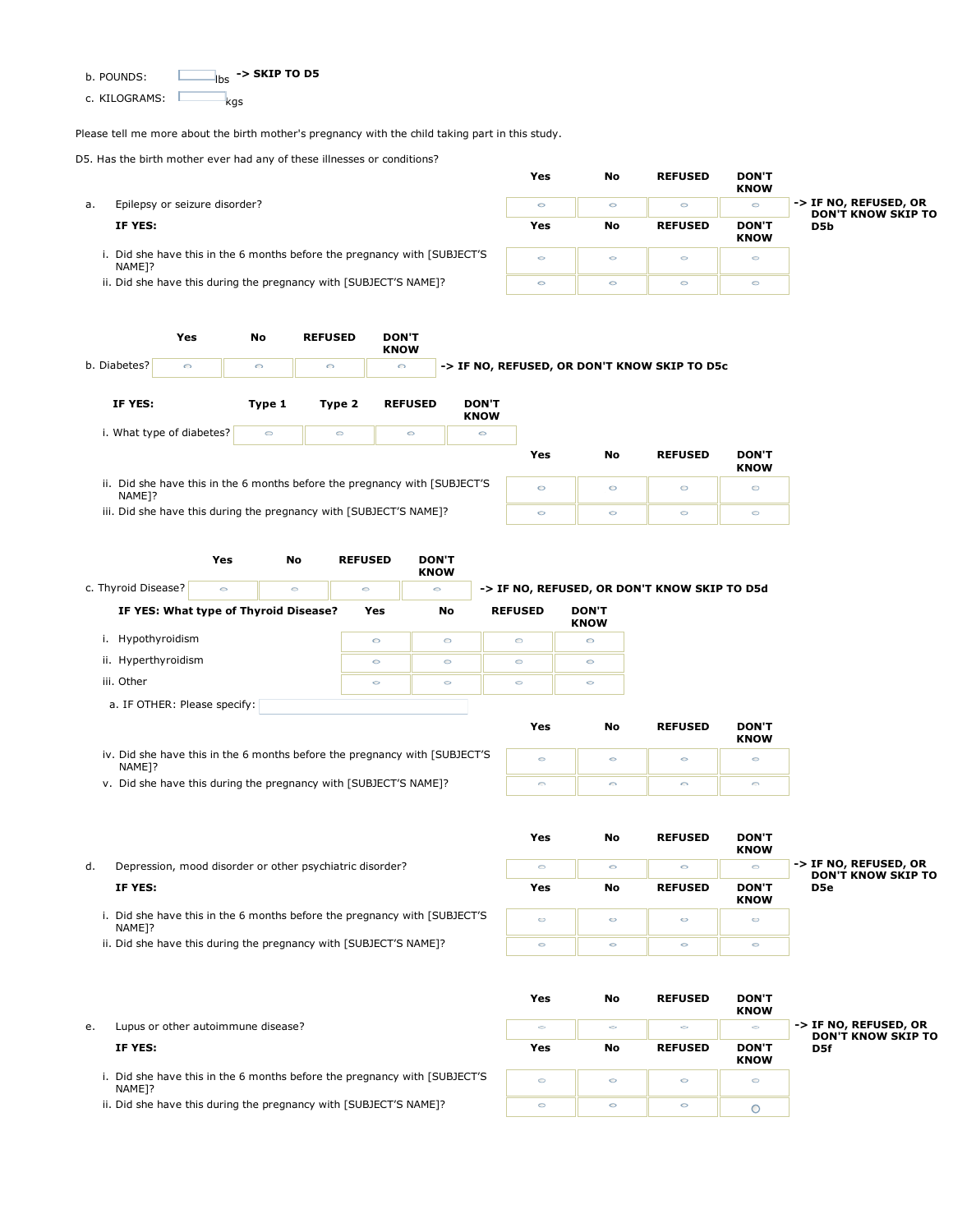|                                                                                                  | Yes     | No      | <b>REFUSED</b> | <b>DON'T</b><br><b>KNOW</b> |         |           |                                             |                        |  |
|--------------------------------------------------------------------------------------------------|---------|---------|----------------|-----------------------------|---------|-----------|---------------------------------------------|------------------------|--|
| f. Other Significant Condition?                                                                  | $\circ$ | $\circ$ |                | $\circ$                     |         |           | -> IF NO, REFUSED, OR DON'T KNOW SKIP TO D6 |                        |  |
| <b>IF YES:</b> Please specify                                                                    |         |         |                |                             | Yes     | <b>No</b> | <b>REFUSED</b>                              | <b>DON'T</b>           |  |
| ii. Did she have this in the 6 months before the pregnancy with [SUBJECT'S<br>NAME <sub>1?</sub> |         |         |                |                             | $\circ$ | $\circ$   | $\triangleright$                            | <b>KNOW</b><br>$\circ$ |  |
| iii. Did she have this during the pregnancy with [SUBJECT'S NAME]?                               |         |         |                |                             | $\circ$ | $\circ$   | O                                           | O                      |  |

D6. Did the birth mother take any of the following vitamins or supplements in the 6 months before she became pregnant with [SUBJECT'S NAME]?

|                            | Yes | No | <b>REFUSED</b> | <b>DON'T</b><br><b>KNOW</b> |
|----------------------------|-----|----|----------------|-----------------------------|
| a. Prenatal vitamins       |     | O  |                |                             |
| b. Multi-vitamins          |     | ⊖  | ⊖              | ⇔                           |
| c. Supplemental folic acid |     | ⊖  |                |                             |

D7. Did the birth mother have any of these illnesses or conditions during her pregnancy with [SUBJECT'S NAME]?

|    |                                       | Yes     | <b>No</b> | <b>REFUSED</b> | <b>DON'T</b><br><b>KNOW</b> |                                              |
|----|---------------------------------------|---------|-----------|----------------|-----------------------------|----------------------------------------------|
| a. | <b>Gestational Diabetes?</b>          | $\circ$ | $\circ$   | $\circ$        | $\circ$                     | -> IF NO, REFUSED, OR DON'T KNOW SKIP TO D7b |
|    | IF YES: How was it controlled?        |         |           |                |                             |                                              |
|    | i. Controlled by diet                 | $\circ$ | $\circ$   | $\circ$        | $\circ$                     |                                              |
|    | ii. Controlled by medication          | $\circ$ | $\circ$   | $\circ$        | $\circ$                     |                                              |
|    |                                       |         |           |                |                             |                                              |
| b. | Sinus infection                       | $\circ$ | $\circ$   | $\circ$        | $\circ$                     |                                              |
| c. | High Fever (>100° Fahrenheit)         | $\circ$ | $\circ$   | $\circ$        | $\circ$                     |                                              |
| d. | Toxemia                               | $\circ$ | $\circ$   | $\circ$        | $\circ$                     |                                              |
| e. | Pre-eclampsia                         | $\circ$ | $\circ$   | $\circ$        | $\circ$                     |                                              |
| f. | Hypertension (or high blood pressure) | $\circ$ | $\circ$   | $\circ$        | $\circ$                     |                                              |

D8. Did the birth mother consume or was she exposed to any of the following during the first 3 months of this pregnancy?

|                                                                                                                                                                                          | Yes     | No | <b>REFUSED</b> | <b>DON'T</b><br><b>KNOW</b> |                                              |
|------------------------------------------------------------------------------------------------------------------------------------------------------------------------------------------|---------|----|----------------|-----------------------------|----------------------------------------------|
| a. General Anesthesia (for example,<br>during surgery or a procedure)                                                                                                                    | $\circ$ |    | $\circ$        | 0                           |                                              |
| b. Prescription Medications (for example,<br>medications for high blood pressure,<br>blood thinners, mood disorders like<br>depression, seizures, severe acne or<br>oral contraceptives) | $\circ$ |    | $\circ$        | Ó                           | -> IF NO, REFUSED, OR DON'T KNOW SKIP TO D8c |

(**PROBES:**Think about medications for high blood pressure, blood thinners, mood disorders like depression, seizures, severe acne, and oral contraceptives. Think about any pills that the birth mother took by mouth, or liquids that she drank. Think about aerosols that she inhaled, patches that she placed on her skin, or medicines she injected with a syringe. Some prescribed medications like aspirin are actually available without a prescription but I will list them here if a doctor or nurse prescribed them.)

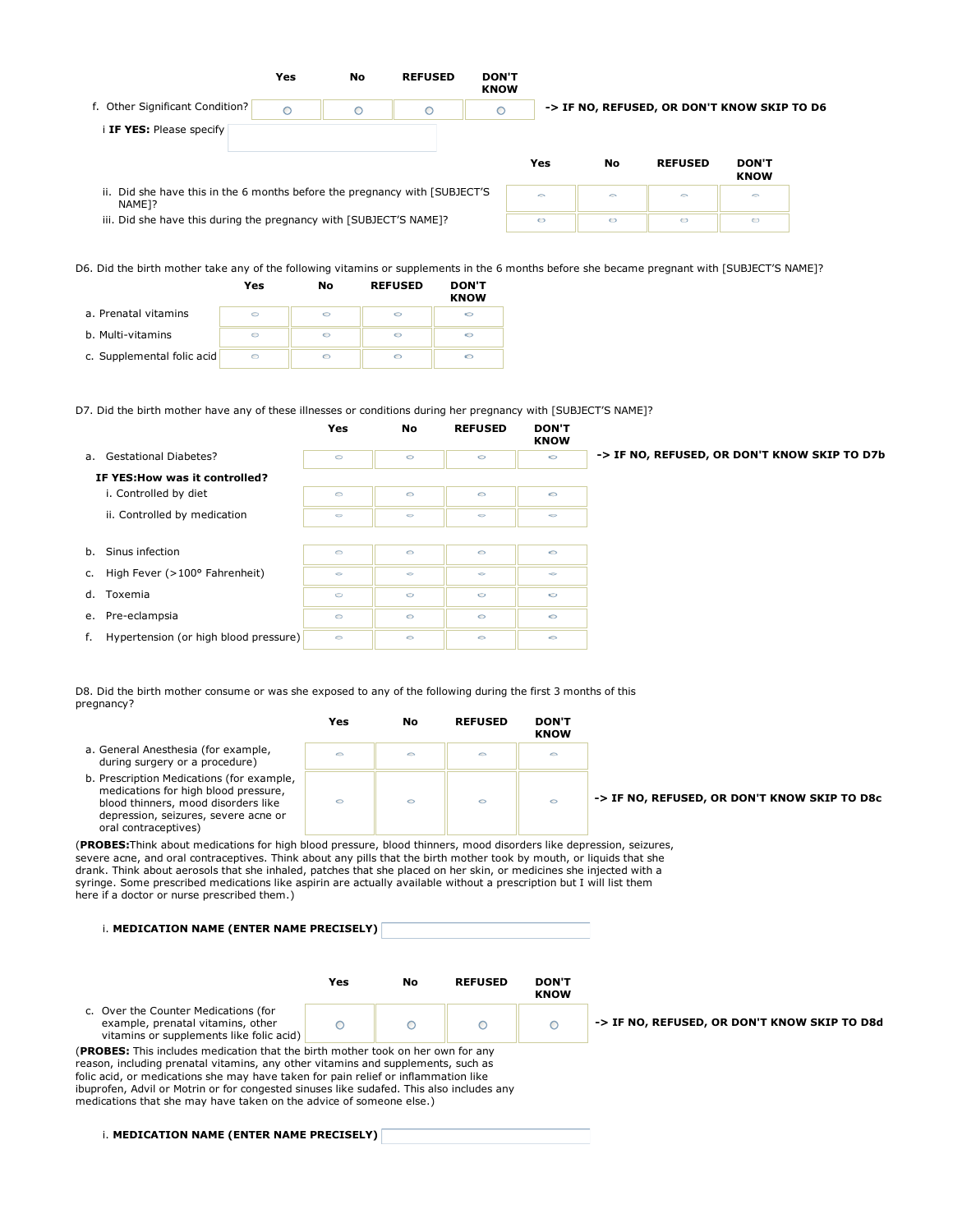



D9. Smoking History

per day?

**Yes No REFUSED DON'T KNOW** a. Did the birth mother smoke  $\circ$  $\circ$  $\circ$  $\bullet$ before this pregnancy? b. Did the birth mother smoke **-> IF NO, REFUSED, OR DON'T KNOW SKIP TO D9c**  $\circ$  $\circ$  $\circ$  $\ddot{\circ}$ during this pregnancy? **During which trimester(s)?** i. First  $\circ$  $\circ$  $\circ$  $\circ$  ii. Second  $\circ$  $\circ$  $\circ$  $\circ$  iii. Third  $\circ$  $\circ$  $\circ$  $\circ$  iv. On average, how many cigarettes did the birth mother smoke per day?

|    |                                                           | Yes     | No      | <b>REFUSED</b> | <b>DON'T</b><br><b>KNOW</b> |                                              |
|----|-----------------------------------------------------------|---------|---------|----------------|-----------------------------|----------------------------------------------|
| c. | Did the father smoke before this<br>pregnancy?            | $\circ$ | $\circ$ | $\circ$        | $\circ$                     |                                              |
| d. | Did the father smoke during this<br>pregnancy?            | $\circ$ | $\circ$ | $\circ$        | $\circ$                     | -> IF NO, REFUSED, OR DON'T KNOW SKIP TO D10 |
|    | . On average, how many<br>cigarettes did the father smoke |         |         |                |                             |                                              |

| D10. Did the birth mother have any of the following prenatal screening tests during this<br>pregnancy? |            |           |                |                             | <b>IF YES:</b> Were the test results normal or abnormal? |               |                 |                |                   |
|--------------------------------------------------------------------------------------------------------|------------|-----------|----------------|-----------------------------|----------------------------------------------------------|---------------|-----------------|----------------|-------------------|
|                                                                                                        | <b>Yes</b> | <b>No</b> | <b>REFUSED</b> | <b>DON'T</b><br><b>KNOW</b> | <b>SOURCE</b><br><b>PENDING</b>                          | <b>Normal</b> | <b>Abnormal</b> | <b>REFUSED</b> | <b>DON'T KNOW</b> |
| a. First Trimester<br>Nuchal Translucency                                                              | $\circ$    | $\circ$   | $\circ$        | $\circ$                     | $\circ$                                                  | $\circ$       | $\circ$         | $\circ$        | $\circ$           |
| b. Chorionic Villus<br>Sampling (CVS)                                                                  | $\circ$    | $\circ$   | $\circ$        | $\circ$                     | $\circ$                                                  | $\circ$       | $\circ$         | $\circ$        | $\circ$           |
| c. Amniocentesis for<br>genetic testing                                                                | $\circ$    | $\supset$ | $\circ$        | $\circ$                     | $\bigcirc$                                               | $\circ$       | $\circ$         | $\sim$         | $\bigcirc$        |
| d. Screening blood<br>test for Down<br>Syndrome or<br>Spina Bifida                                     | $\circ$    | $\circ$   | $\circ$        | $\circ$                     | $\circ$                                                  | $\circ$       | $\circ$         | $\circ$        | $\circ$           |
| e. Ultrasound                                                                                          | $\circ$    | $\circ$   | $\circ$        | $\circ$                     | $\circ$                                                  | $\circ$       | $\circ$         | $\circ$        | $\circ$           |
| f. Fetal<br>Echocardiogram                                                                             | $\circ$    | $\circ$   | $\circ$        | $\circ$                     | $\circ$                                                  | $\circ$       | $\circ$         | $\circ$        | $\circ$           |